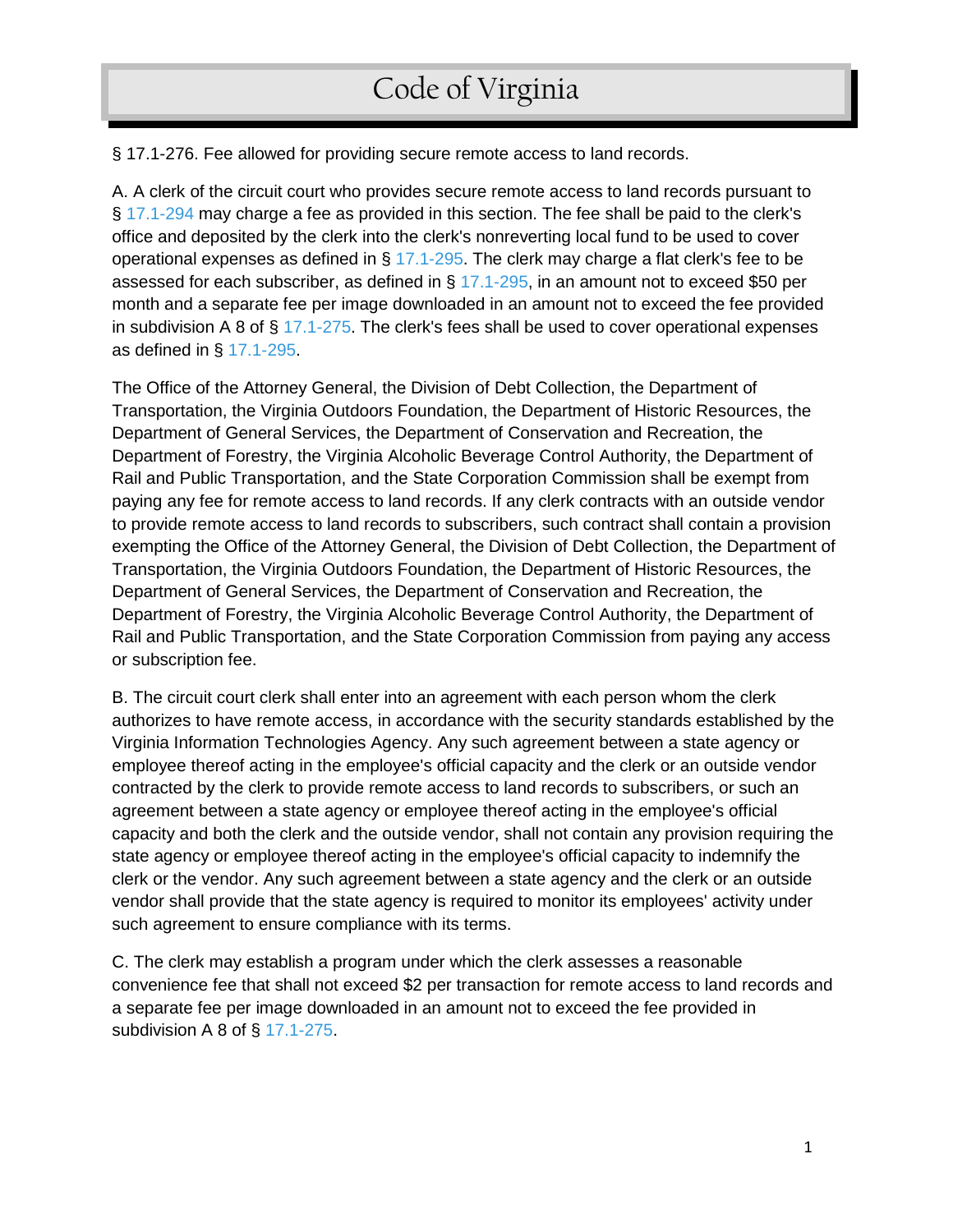D. Nothing herein shall be construed to require the use by the general public of the secure remote access to land records made available by the clerk, and such records may continue to be accessed in person in the clerk's office.

1985, c. 489, § 14.1-118.1; 1993, c. 445; 1995, c. [592;](http://lis.virginia.gov/cgi-bin/legp604.exe?951+ful+CHAP0592) 1997, c. [413;](http://lis.virginia.gov/cgi-bin/legp604.exe?971+ful+CHAP0413) 1998, cc. [650,](http://lis.virginia.gov/cgi-bin/legp604.exe?981+ful+CHAP0650) [872;](http://lis.virginia.gov/cgi-bin/legp604.exe?981+ful+CHAP0872) 2004, c. [230;](http://lis.virginia.gov/cgi-bin/legp604.exe?041+ful+CHAP0230) 2006, c. [474;](http://lis.virginia.gov/cgi-bin/legp604.exe?061+ful+CHAP0474) 2008, cc. [823,](http://lis.virginia.gov/cgi-bin/legp604.exe?081+ful+CHAP0823) [833;](http://lis.virginia.gov/cgi-bin/legp604.exe?081+ful+CHAP0833) 2009, cc. [76,](http://lis.virginia.gov/cgi-bin/legp604.exe?091+ful+CHAP0076) [723,](http://lis.virginia.gov/cgi-bin/legp604.exe?091+ful+CHAP0723) [797;](http://lis.virginia.gov/cgi-bin/legp604.exe?091+ful+CHAP0797) 2010, c. [430;](http://lis.virginia.gov/cgi-bin/legp604.exe?101+ful+CHAP0430) 2011, cc. [434,](http://lis.virginia.gov/cgi-bin/legp604.exe?111+ful+CHAP0434) [493;](http://lis.virginia.gov/cgi-bin/legp604.exe?111+ful+CHAP0493) 2012, cc. [234,](http://lis.virginia.gov/cgi-bin/legp604.exe?121+ful+CHAP0234) [469,](http://lis.virginia.gov/cgi-bin/legp604.exe?121+ful+CHAP0469) [780;](http://lis.virginia.gov/cgi-bin/legp604.exe?121+ful+CHAP0780) 2013, c. [77;](http://lis.virginia.gov/cgi-bin/legp604.exe?131+ful+CHAP0077) 2015, cc. [65,](http://lis.virginia.gov/cgi-bin/legp604.exe?151+ful+CHAP0065) [174;](http://lis.virginia.gov/cgi-bin/legp604.exe?151+ful+CHAP0174) 2019, c. [611;](http://lis.virginia.gov/cgi-bin/legp604.exe?191+ful+CHAP0611) 2021, Sp. Sess. I, c. [124.](http://lis.virginia.gov/cgi-bin/legp604.exe?212+ful+CHAP0124)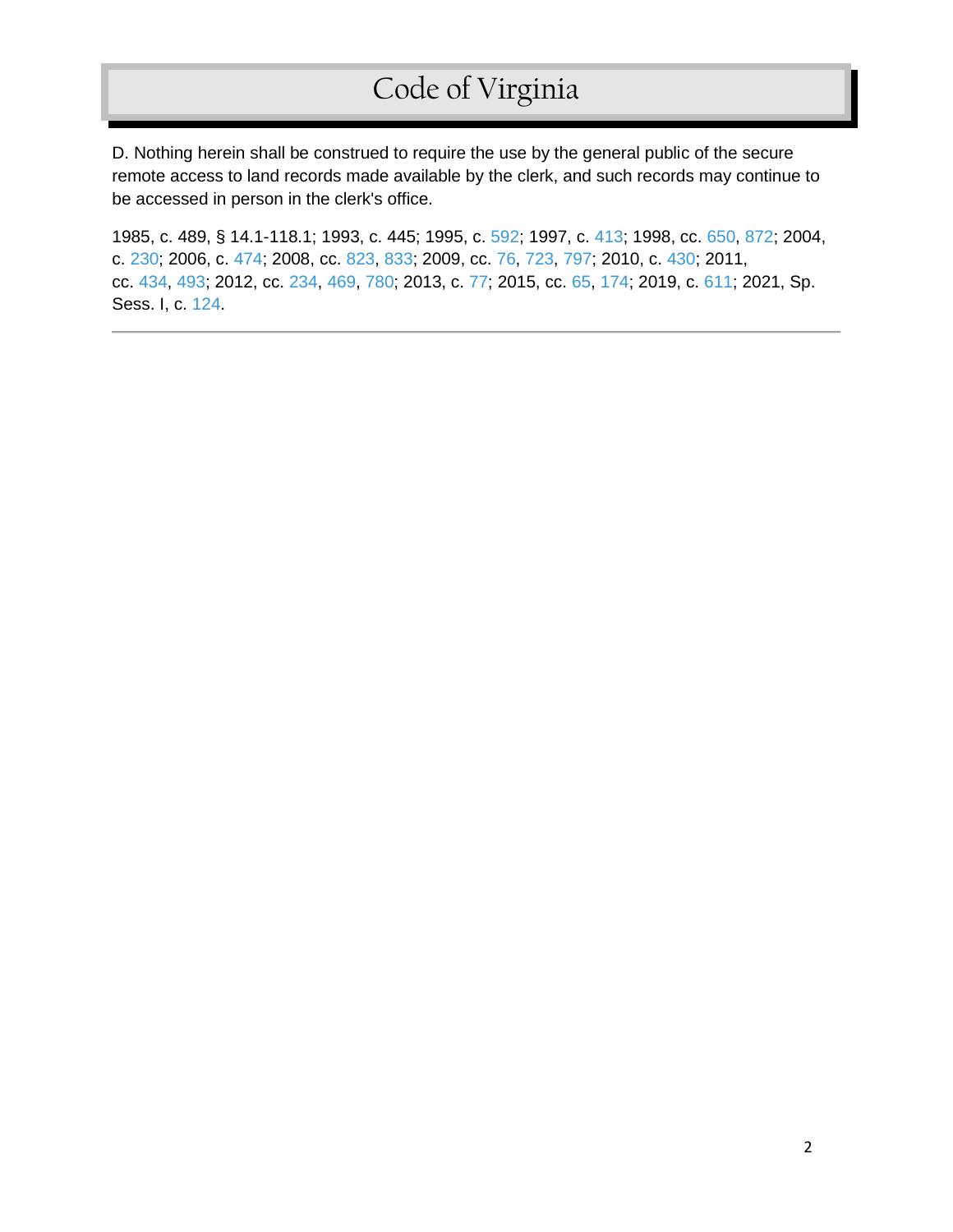§ 17.1-279. Additional fee to be assessed by circuit court clerks for information technology.

A. In addition to the fees otherwise authorized by this chapter, the clerk of each circuit court shall assess a \$5 fee, known as the "Technology Trust Fund Fee," in each civil action, upon each instrument to be recorded in the deed books, and upon each judgment to be docketed in the judgment lien docket book. Such fee shall be deposited by the State Treasurer into a trust fund. The State Treasurer shall maintain a record of such deposits.

B. Four dollars of every \$5 fee shall be allocated by the Compensation Board from the trust fund for the purposes of: (i) developing and updating individual land records automation plans for individual circuit court clerks' offices; (ii) implementing automation plans to modernize land records in individual circuit court clerks' offices and provide secure remote access to land records throughout the Commonwealth pursuant to  $\S$  [17.1-294;](http://lis.virginia.gov/000/lst/LS810000.HTM) (iii) obtaining and updating office automation and information technology equipment including software and conversion services; (iv) preserving, maintaining and enhancing court records, including, but not limited to, the costs of repairs, maintenance, land records, consulting services, service contracts, redaction of social security numbers from land records, and system replacements or upgrades; and (v) improving public access to court records. The Compensation Board in consultation with circuit court clerks and other users of court records shall develop and update policies governing the allocation of funds for these purposes. However, such funds shall not be used for personnel costs within the circuit court clerks' offices. The Compensation Board policies governing the allocation of funds shall require that a clerk submit to the Compensation Board a written certification that the clerk's proposed technology improvements of his land records will provide secure remote access to those land records on or before July 1, 2008.

The annual budget submitted by each circuit court clerk pursuant to § 15.2-1636.7 may include a request for technology improvements in the upcoming fiscal year to be allocated by the Compensation Board from the trust fund. Such request shall not exceed the deposits into the trust fund credited to that locality. The Compensation Board shall allocate the funds requested by the clerks in an amount not to exceed the deposits into the trust fund credited to their respective localities.

C. The remaining \$1 of each such fee may be allocated by the Compensation Board from the trust fund (i) for the purposes of funding studies to develop and update individual land-records automation plans for individual circuit court clerks' offices, at the request of and in consultation with the individual circuit court clerk's offices, and (ii) for the purposes enumerated in subsection B to implement the plan to modernize land records in individual circuit court clerks' offices and provide secure remote access to land records throughout the Commonwealth. The allocations pursuant to this subsection may give priority to those individual clerks' offices whose deposits into the trust fund would not be sufficient to implement its modernization plan. The Compensation Board policies governing the allocation of funds shall require that a clerk submit to the Compensation Board a written certification that the clerk's proposed technology improvements of his land records will provide secure remote access to those land records on or before July 1, 2008.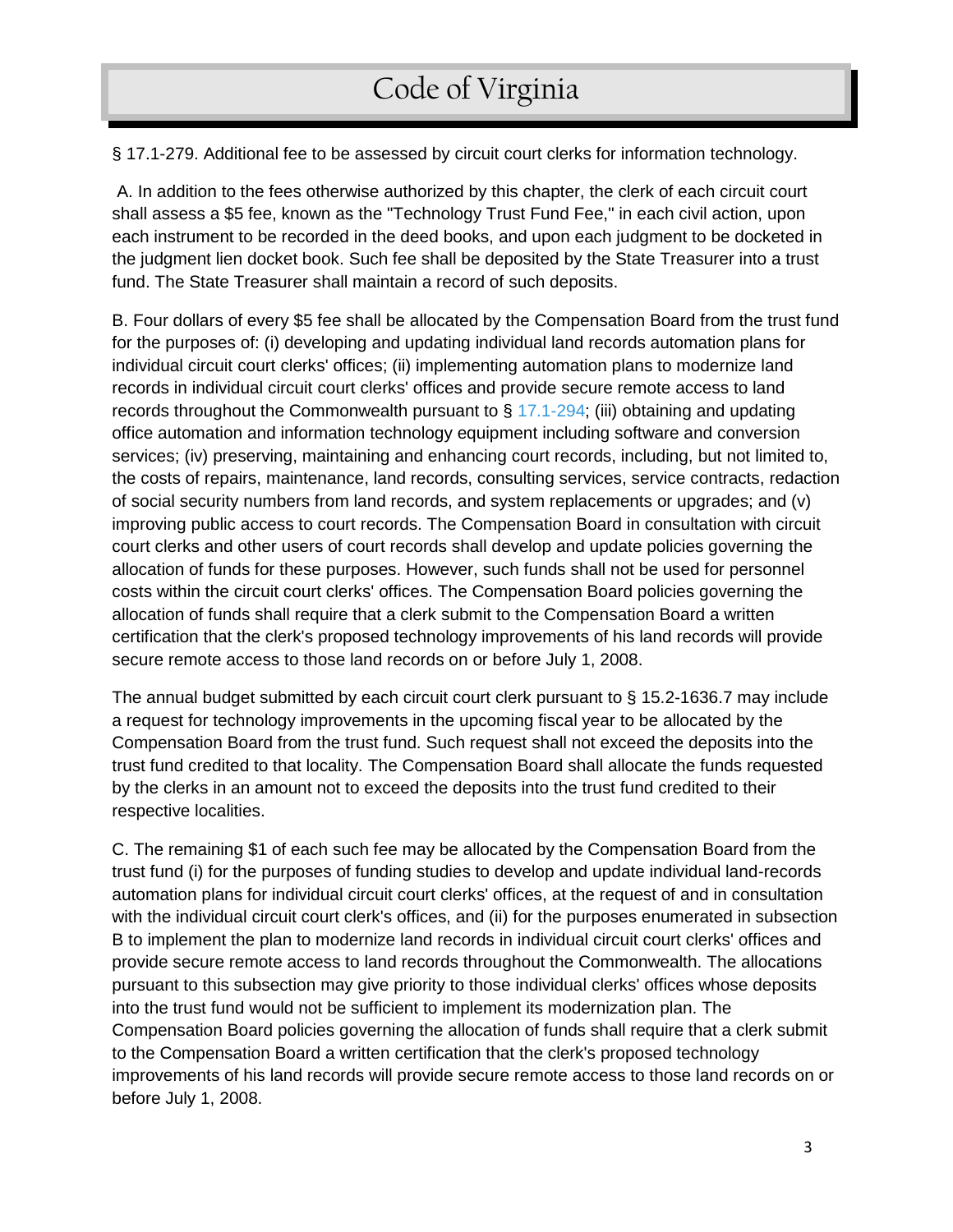D. 1. Secure remote access to land records shall be by paid subscription service through individual circuit court clerk's offices pursuant to § [17.1-276,](http://lis.virginia.gov/000/lst/LS810000.HTM) or through designated application service providers. The clerk may require any entity that is a nonresident of the Commonwealth, prior to becoming a subscriber, to demonstrate that such entity is authorized to do business in Virginia and is in good standing with the State Corporation Commission or other applicable state or federal regulatory agency and that such entity will comply with the secure remote access standards developed by the Virginia Information Technologies Agency pursuant to § 17.1-294. In the case of an individual, the clerk may require a person who is a nonresident of the Commonwealth to demonstrate that such person has a legal presence in Virginia and will comply with the secure remote access standards developed by the Virginia Information Technologies Agency pursuant to § 17.1-294. Compliance with secure remote access standards developed by the Virginia Information Technologies Agency pursuant to § 17.1-294 shall be certified by the individual circuit court clerks' offices to the Compensation Board. The individual circuit court clerk's office or its designated application service provider shall certify compliance with such secure remote access standards. Nothing in this section shall prohibit the clerk from entering into a subscriber agreement with an agency of the Commonwealth and delegating the responsibility for compliance with such secure remote access standards to such agency. Nothing in this section shall prohibit the Compensation Board from allocating trust fund money to individual circuit court clerks' offices for the purpose of complying with such secure remote access standards or redaction of social security numbers from land records.

2. Every circuit court clerk shall provide secure remote access to land records pursuant to § 17.1-294 on or before July 1, 2008.

E. Such fee shall not be assessed to any instrument to be recorded in the deed books nor any judgment to be docketed in the judgment lien docket books tendered by any federal, state or local government.

F. If such an application includes automation or technology improvements that would require an interface with the case management system or the financial management system operated and maintained by the Executive Secretary of the Supreme Court for the purpose of providing electronic information to state agencies in accordance with § 17.1-502, the circuit court clerk, or the court's designated application service provider, shall certify to the Compensation Board that such automation or technology improvements will comply with the security and data standards of the systems operated and maintained by the Executive Secretary of the Supreme Court.

G. Information regarding the technology programs adopted by the circuit court clerks shall be shared with the Virginia Information Technologies Agency, The Library of Virginia, and the Office of the Executive Secretary of the Supreme Court.

H. Nothing in this section shall be construed to diminish the duty of local governing bodies to furnish supplies and equipment to the clerks of the circuit courts pursuant to § 15.2-1656.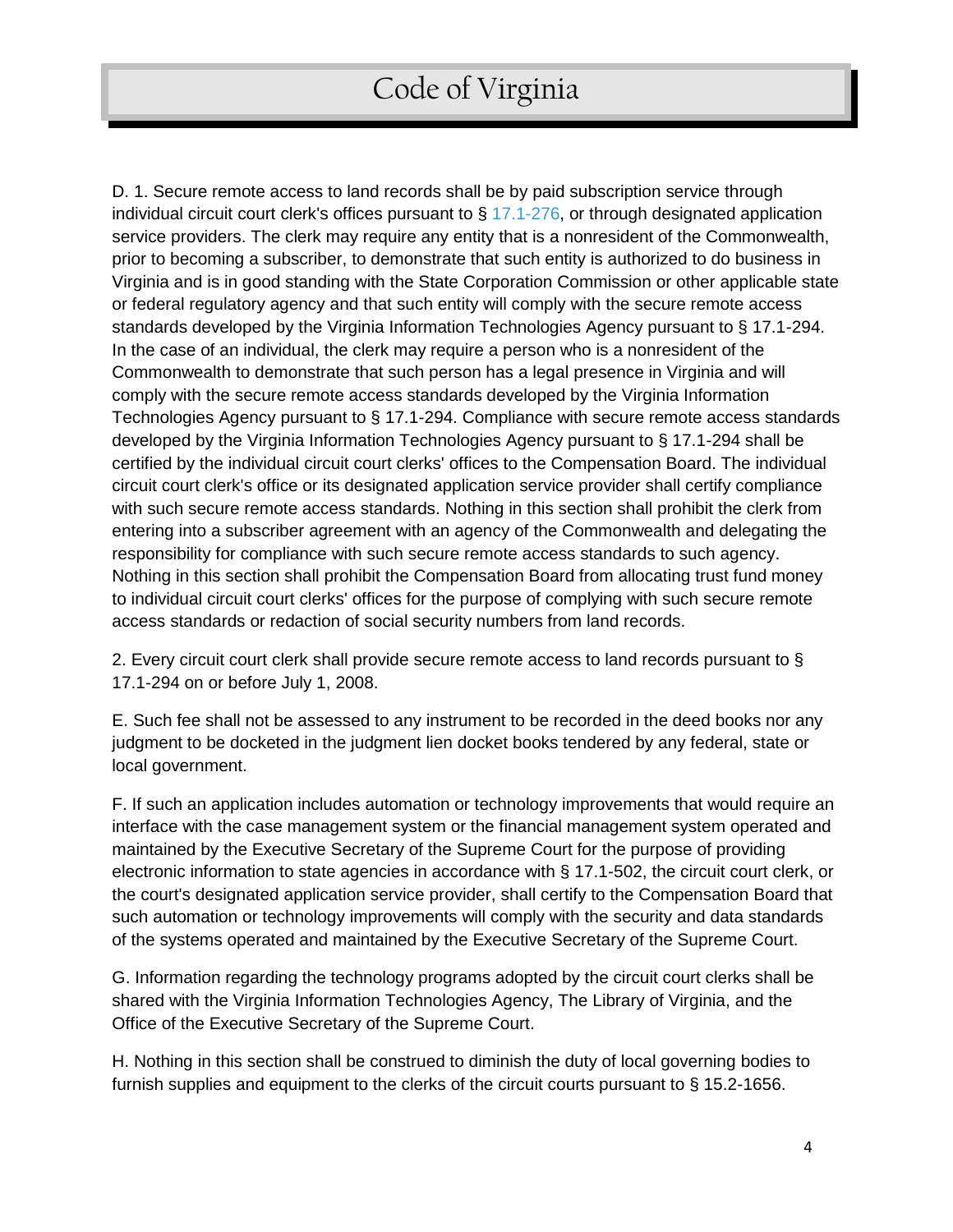Revenue raised as a result of this section shall in no way supplant current funding to circuit court clerks' offices by local governing bodies.

I. Effective July 1, 2006, except for transfers pursuant to this section, there shall be no transfers out of the Technology Trust Fund, including transfers to the general fund.

1996, c. [431,](http://lis.virginia.gov/cgi-bin/legp604.exe?961+ful+CHAP0431) § 14.1-125.2; 1997, c. [675;](http://lis.virginia.gov/cgi-bin/legp604.exe?971+ful+CHAP0675) 1998, c. [872;](http://lis.virginia.gov/cgi-bin/legp604.exe?981+ful+CHAP0872) 2000, cc. [440,](http://lis.virginia.gov/cgi-bin/legp604.exe?001+ful+CHAP0440) [446;](http://lis.virginia.gov/cgi-bin/legp604.exe?001+ful+CHAP0446) 2002, cc. [140,](http://lis.virginia.gov/cgi-bin/legp604.exe?021+ful+CHAP0140) [250,](http://lis.virginia.gov/cgi-bin/legp604.exe?021+ful+CHAP0250) [637;](http://lis.virginia.gov/cgi-bin/legp604.exe?021+ful+CHAP0637) 2003, cc. [205,](http://lis.virginia.gov/cgi-bin/legp604.exe?031+ful+CHAP0205) [865,](http://lis.virginia.gov/cgi-bin/legp604.exe?031+ful+CHAP0865) [981,](http://lis.virginia.gov/cgi-bin/legp604.exe?031+ful+CHAP0981) [1021;](http://lis.virginia.gov/cgi-bin/legp604.exe?031+ful+CHAP1021) 2004, c. [676;](http://lis.virginia.gov/cgi-bin/legp604.exe?041+ful+CHAP0676) 2005, cc. [681,](http://lis.virginia.gov/cgi-bin/legp604.exe?051+ful+CHAP0681) [738;](http://lis.virginia.gov/cgi-bin/legp604.exe?051+ful+CHAP0738) 2006, c. [647;](http://lis.virginia.gov/cgi-bin/legp604.exe?061+ful+CHAP0647) 2007, cc. [548,](http://lis.virginia.gov/cgi-bin/legp604.exe?071+ful+CHAP0548) [626;](http://lis.virginia.gov/cgi-bin/legp604.exe?071+ful+CHAP0626) 2009, cc. [793,](http://lis.virginia.gov/cgi-bin/legp604.exe?091+ful+CHAP0793) [858;](http://lis.virginia.gov/cgi-bin/legp604.exe?091+ful+CHAP0858) 2010, c. [430;](http://lis.virginia.gov/cgi-bin/legp604.exe?101+ful+CHAP0430) 2014, c. [460](http://lis.virginia.gov/cgi-bin/legp604.exe?141+ful+CHAP0460).

§ 17.1-292. (Effective October 1, 2019) Applicability; definitions.

A. The provisions of § [17.1-293](https://law.lis.virginia.gov/vacode/17.1-293/) shall apply to clerks of the courts of record as defined in § [1-](https://law.lis.virginia.gov/vacode/1-212/) [212](https://law.lis.virginia.gov/vacode/1-212/) and courts not of record as defined in § [16.1-69.5.](https://law.lis.virginia.gov/vacode/16.1-69.5/) B. As used in this article:

"Confidential court records" means court records maintained by a clerk of a court of record, as defined in § [1-212,](https://law.lis.virginia.gov/vacode/1-212/) or a court not of record, as defined in § [16.1-69.5,](https://law.lis.virginia.gov/vacode/16.1-69.5/) and recognized as confidential under any applicable law or sealed pursuant to court order. "Court records" means any record maintained by the clerk in a civil, traffic, or criminal proceeding in the court, and any appeal from a district court.

"Internet" means the international computer network of interoperable packet-switched data networks.

"Land records" means any writing authorized by law to be recorded on paper or in electronic format that the clerk records affecting title to real property, including but not limited to instruments, orders, or any other writings recorded under this title, Article 5 ( $\S$  [8.01-446](https://law.lis.virginia.gov/vacode/8.01-446/) et seq.) of Chapter 17 of Title 8.01, Title 8.9A and Chapter 6 (§ [55.1-600](https://law.lis.virginia.gov/vacode/55.1-600/) et seq.) of Title 55.1. "Nonconfidential court records" means all court records except those court records that are confidential court records.

2007, cc. [548,](http://lis.virginia.gov/cgi-bin/legp604.exe?071+ful+CHAP0548) [626;](http://lis.virginia.gov/cgi-bin/legp604.exe?071+ful+CHAP0626) 2013, c. [77;](http://lis.virginia.gov/cgi-bin/legp604.exe?131+ful+CHAP0077) 2018, cc. [127,](http://lis.virginia.gov/cgi-bin/legp604.exe?181+ful+CHAP0127) [584.](http://lis.virginia.gov/cgi-bin/legp604.exe?181+ful+CHAP0584)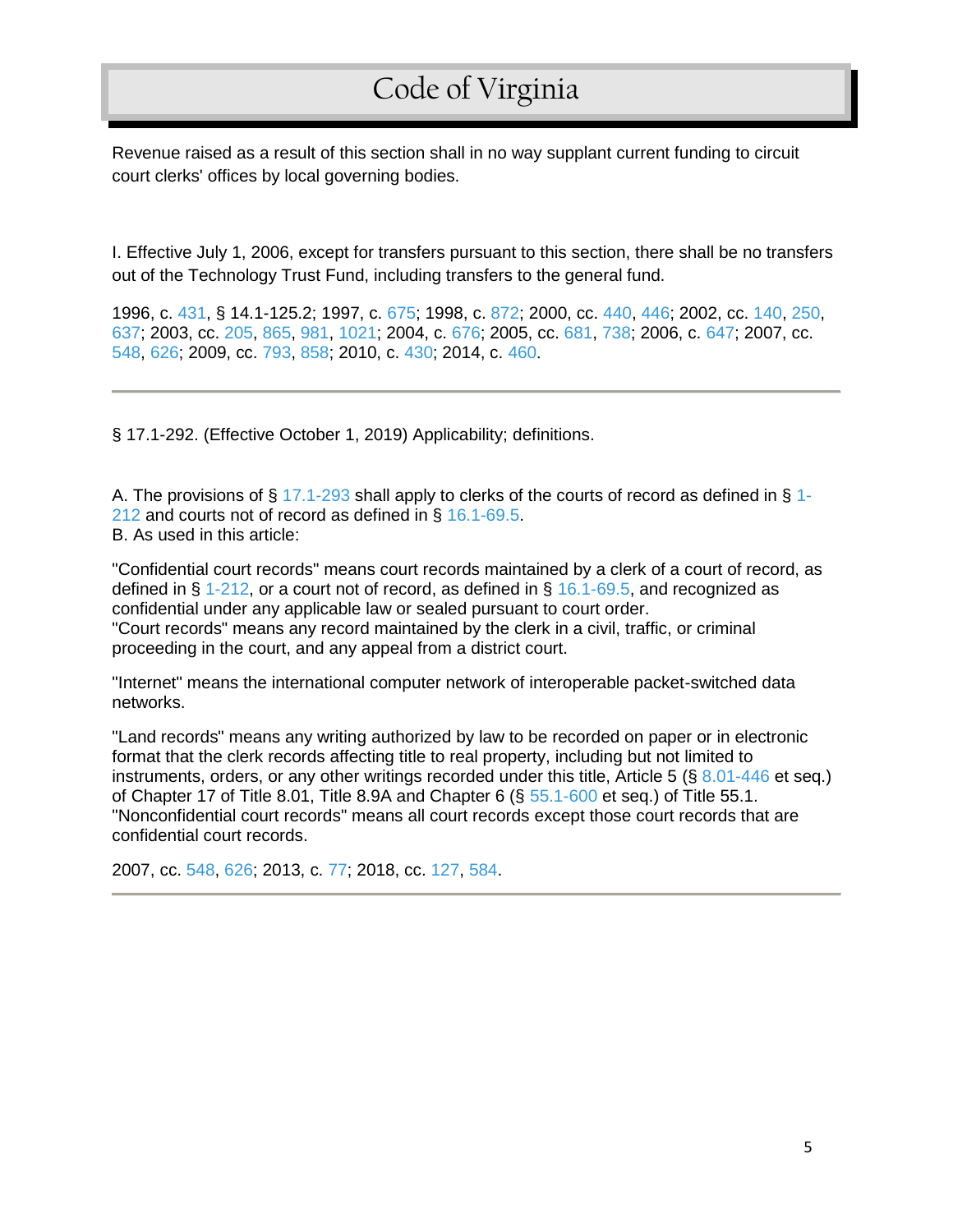§ 17.1-293. (Effective until January 1, 2021) Posting and availability of certain information on the Internet; prohibitions.

A. Notwithstanding Chapter 37 (§ [2.2-3700](https://law.lis.virginia.gov/vacode/2.2-3700/) et seq.) of Title 2.2 or subsection B, it shall be unlawful for any court clerk to disclose the social security number or other identification numbers appearing on driver's licenses or information on credit cards, debit cards, bank accounts, or other electronic billing and payment systems that was supplied to a court clerk for the purpose of paying fees, fines, taxes, or other charges collected by such court clerk. The prohibition shall not apply where disclosure of such information is required (i) to conduct or complete the transaction for which such information was submitted or (ii) by other law or court order.

B. Beginning January 1, 2004, no court clerk shall post on the Internet any document that contains the following information: (i) an actual signature, (ii) a social security number, (iii) a date of birth identified with a particular person, (iv) the maiden name of a person's parent so as to be identified with a particular person, (v) any financial account number or numbers, or (vi) the name and age of any minor child.

C. Each such clerk shall post notice that includes a list of the documents routinely posted on its website. However, the clerk shall not post information on his website that includes private activity for private financial gain.

D. Nothing in this section shall be construed to prohibit access to any original document as provided by law.

E. This section shall not apply to the following:

1. Providing access to any document among the land records via secure remote access pursuant to § [17.1-294;](https://law.lis.virginia.gov/vacode/17.1-294/)

2. Postings related to legitimate law-enforcement purposes;

3. Postings of historical, genealogical, interpretive, or educational documents and information about historic persons and events;

4. Postings of instruments and records filed or recorded that are more than 100 years old;

5. Providing secure remote access to any person, his counsel, or staff which counsel directly supervises to documents filed in matters to which such person is a party;

6. Providing official certificates and certified records in digital form of any document maintained by the clerk pursuant to § [17.1-258.3:2;](https://law.lis.virginia.gov/vacode/17.1-258.3:2/) and

7. Providing secure remote access to nonconfidential court records, subject to any fees charged by the clerk, to members in good standing with the Virginia State Bar and their authorized agents, pro hac vice attorneys authorized by the court for purposes of the practice of law, and such governmental agencies as authorized by the clerk.

F. Nothing in this section shall prohibit the Supreme Court or any other court clerk from providing online access to a case management system that may include abstracts of case filings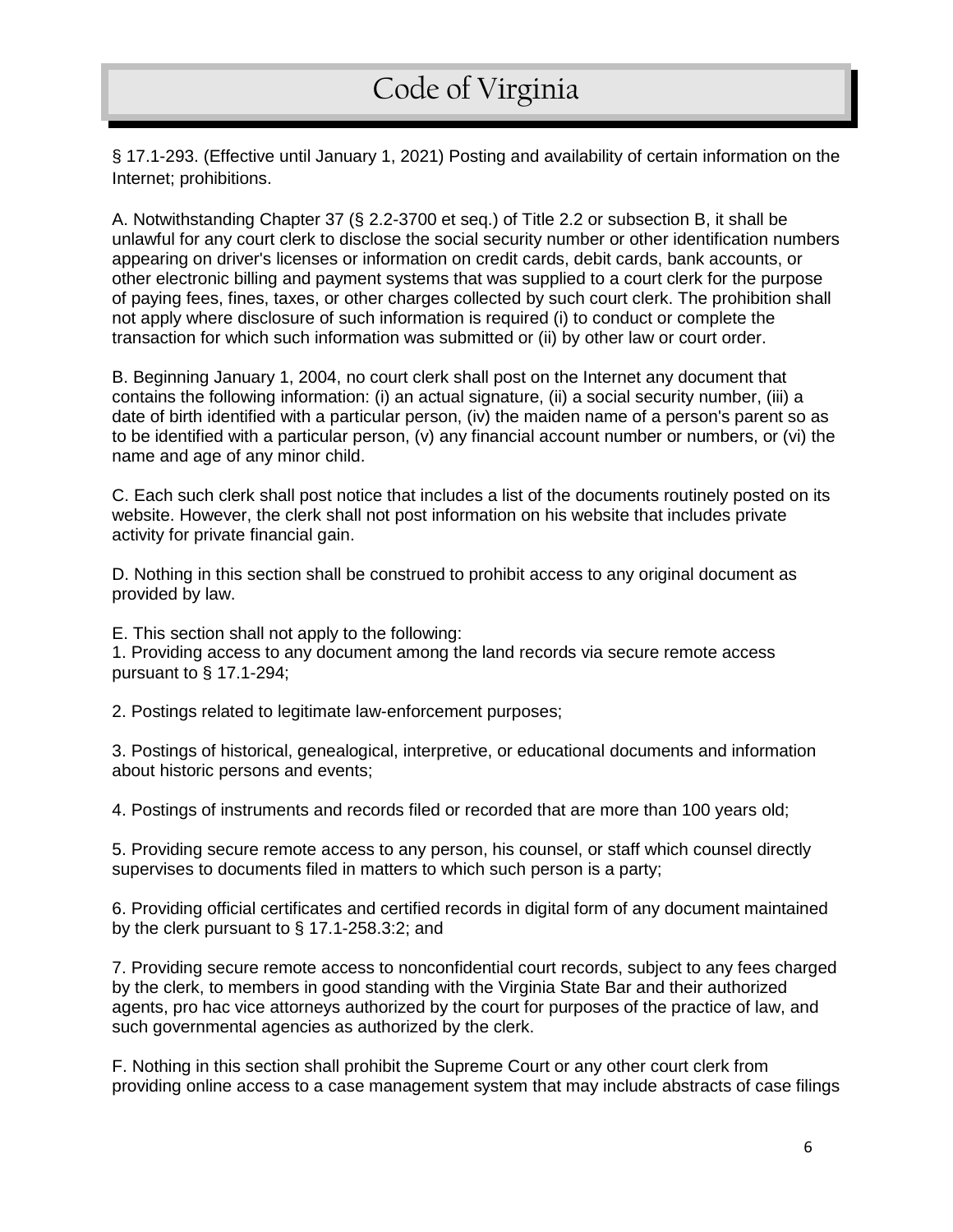and proceedings in the courts of the Commonwealth, including online access to subscribers of nonconfidential criminal case information to confirm the complete date of birth of a defendant.

G. The court clerk shall be immune from suit arising from any acts or omissions relating to providing remote access on the Internet pursuant to this section unless the clerk was grossly negligent or engaged in willful misconduct.

This subsection shall not be construed to limit, withdraw, or overturn any defense or immunity already existing in statutory or common law, or to affect any cause of action accruing prior to July 1, 2005.

H. Nothing in this section shall be construed to permit any data accessed by secure remote access to be sold or posted on any other website or in any way redistributed to any third party, and the clerk, in his discretion, may deny secure remote access to ensure compliance with these provisions. However, the data accessed by secure remote access may be included in products or services provided to a third party of the subscriber provided that (i) such data is not made available to the general public and (ii) the subscriber maintains administrative, technical, and security safeguards to protect the confidentiality, integrity, and limited availability of the data.

2007, cc. [548,](http://lis.virginia.gov/cgi-bin/legp604.exe?071+ful+CHAP0548) [626;](http://lis.virginia.gov/cgi-bin/legp604.exe?071+ful+CHAP0626) 2010, c. [430;](http://lis.virginia.gov/cgi-bin/legp604.exe?101+ful+CHAP0430) 2011, cc. [557,](http://lis.virginia.gov/cgi-bin/legp604.exe?111+ful+CHAP0557) [625,](http://lis.virginia.gov/cgi-bin/legp604.exe?111+ful+CHAP0625) [689,](http://lis.virginia.gov/cgi-bin/legp604.exe?111+ful+CHAP0689) [715;](http://lis.virginia.gov/cgi-bin/legp604.exe?111+ful+CHAP0715) 2012, c. [234;](http://lis.virginia.gov/cgi-bin/legp604.exe?121+ful+CHAP0234) 2013, c. [77;](http://lis.virginia.gov/cgi-bin/legp604.exe?131+ful+CHAP0077) 2014, c. [460;](http://lis.virginia.gov/cgi-bin/legp604.exe?141+ful+CHAP0460) 2017, cc. [78,](http://lis.virginia.gov/cgi-bin/legp604.exe?171+ful+CHAP0078) [92.](http://lis.virginia.gov/cgi-bin/legp604.exe?171+ful+CHAP0092)

§ 17.1-293. (Effective January 1, 2021) Posting and availability of certain information on the Internet; prohibitions.

A. Notwithstanding Chapter 37 (§ [2.2-3700](https://law.lis.virginia.gov/vacode/2.2-3700/) et seq.) of Title 2.2 or subsection B, it is unlawful for any court clerk to disclose the social security number or other identification numbers appearing on driver's licenses or other documents issued under Chapter 3 (§ [46.2-300](https://law.lis.virginia.gov/vacode/46.2-300/) et seq.) of Title 46.2 or the comparable law of another jurisdiction or information on credit cards, debit cards, bank accounts, or other electronic billing and payment systems that was supplied to a court clerk for the purpose of paying fees, fines, taxes, or other charges collected by such court clerk. The prohibition shall not apply where disclosure of such information is required (i) to conduct or complete the transaction for which such information was submitted or (ii) by other law or court order.

B. Beginning January 1, 2004, no court clerk shall post on the Internet any document that contains the following information: (i) an actual signature, (ii) a social security number, (iii) a date of birth identified with a particular person, (iv) the maiden name of a person's parent so as to be identified with a particular person, (v) any financial account number or numbers, or (vi) the name and age of any minor child.

C. Each such clerk shall post notice that includes a list of the documents routinely posted on its website. However, the clerk shall not post information on his website that includes private activity for private financial gain.

D. Nothing in this section shall be construed to prohibit access to any original document as provided by law.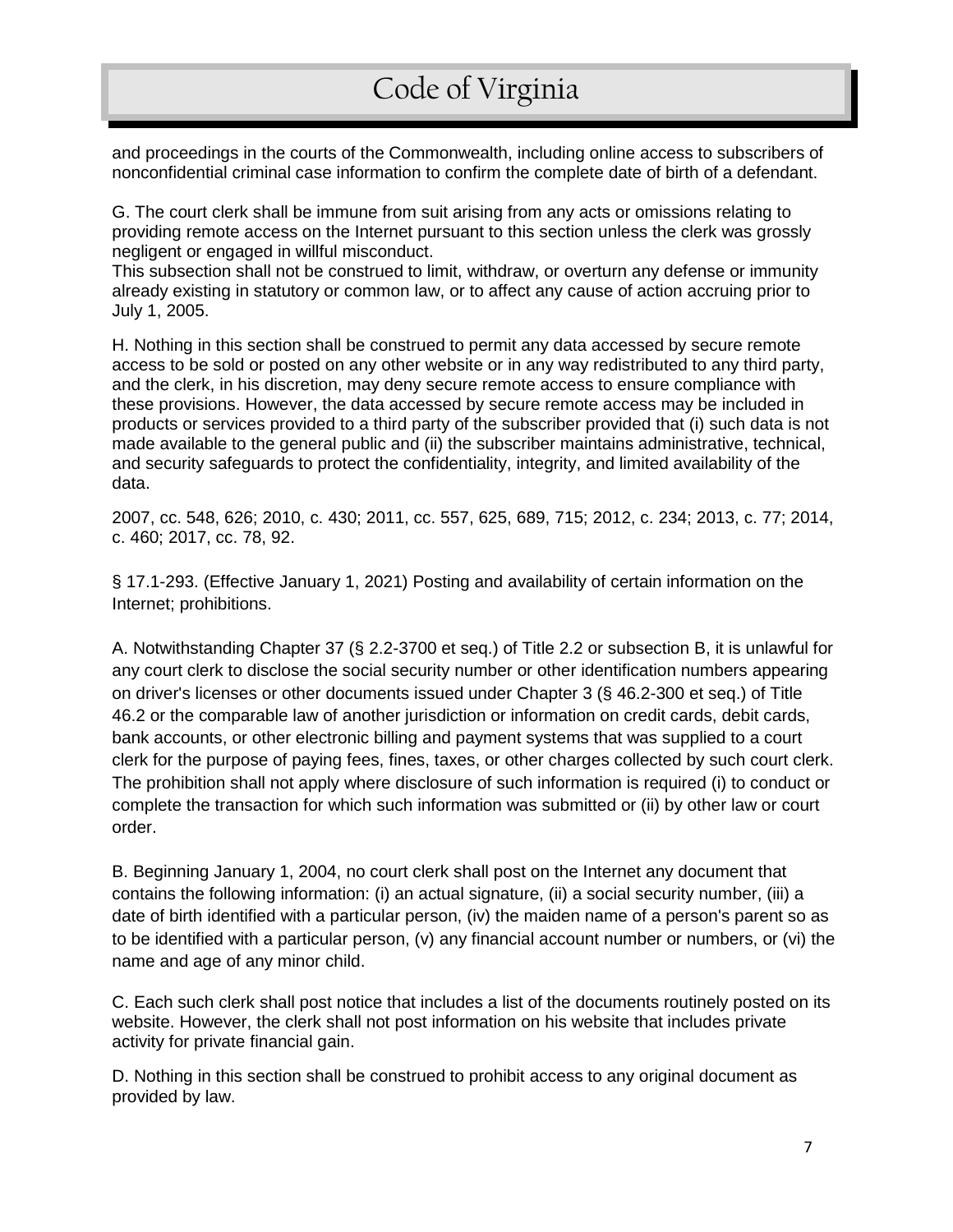E. This section shall not apply to the following:

1. Providing access to any document among the land records via secure remote access pursuant to § [17.1-294;](https://law.lis.virginia.gov/vacode/17.1-294/)

2. Postings related to legitimate law-enforcement purposes;

3. Postings of historical, genealogical, interpretive, or educational documents and information about historic persons and events;

4. Postings of instruments and records filed or recorded that are more than 100 years old;

5. Providing secure remote access to any person, his counsel, or staff which counsel directly supervises to documents filed in matters to which such person is a party;

6. Providing official certificates and certified records in digital form of any document maintained by the clerk pursuant to § [17.1-258.3:2;](https://law.lis.virginia.gov/vacode/17.1-258.3:2/) and

7. Providing secure remote access to nonconfidential court records, subject to any fees charged by the clerk, to members in good standing with the Virginia State Bar and their authorized agents, pro hac vice attorneys authorized by the court for purposes of the practice of law, and such governmental agencies as authorized by the clerk.

F. Nothing in this section shall prohibit the Supreme Court or any other court clerk from providing online access to a case management system that may include abstracts of case filings and proceedings in the courts of the Commonwealth, including online access to subscribers of nonconfidential criminal case information to confirm the complete date of birth of a defendant.

G. The court clerk shall be immune from suit arising from any acts or omissions relating to providing remote access on the Internet pursuant to this section unless the clerk was grossly negligent or engaged in willful misconduct.

This subsection shall not be construed to limit, withdraw, or overturn any defense or immunity already existing in statutory or common law, or to affect any cause of action accruing prior to July 1, 2005.

H. Nothing in this section shall be construed to permit any data accessed by secure remote access to be sold or posted on any other website or in any way redistributed to any third party, and the clerk, in his discretion, may deny secure remote access to ensure compliance with these provisions. However, the data accessed by secure remote access may be included in products or services provided to a third party of the subscriber provided that (i) such data is not made available to the general public and (ii) the subscriber maintains administrative, technical, and security safeguards to protect the confidentiality, integrity, and limited availability of the data.

2007, cc. [548,](http://lis.virginia.gov/cgi-bin/legp604.exe?071+ful+CHAP0548) [626;](http://lis.virginia.gov/cgi-bin/legp604.exe?071+ful+CHAP0626) 2010, c. [430;](http://lis.virginia.gov/cgi-bin/legp604.exe?101+ful+CHAP0430) 2011, cc. [557,](http://lis.virginia.gov/cgi-bin/legp604.exe?111+ful+CHAP0557) [625,](http://lis.virginia.gov/cgi-bin/legp604.exe?111+ful+CHAP0625) [689,](http://lis.virginia.gov/cgi-bin/legp604.exe?111+ful+CHAP0689) [715;](http://lis.virginia.gov/cgi-bin/legp604.exe?111+ful+CHAP0715) 2012, c. [234;](http://lis.virginia.gov/cgi-bin/legp604.exe?121+ful+CHAP0234) 2013, c. [77;](http://lis.virginia.gov/cgi-bin/legp604.exe?131+ful+CHAP0077) 2014, c. [460;](http://lis.virginia.gov/cgi-bin/legp604.exe?141+ful+CHAP0460) 2017, cc. [78,](http://lis.virginia.gov/cgi-bin/legp604.exe?171+ful+CHAP0078) [92;](http://lis.virginia.gov/cgi-bin/legp604.exe?171+ful+CHAP0092) 2020, cc. [1227,](http://lis.virginia.gov/cgi-bin/legp604.exe?201+ful+CHAP1227) [1246.](http://lis.virginia.gov/cgi-bin/legp604.exe?201+ful+CHAP1246)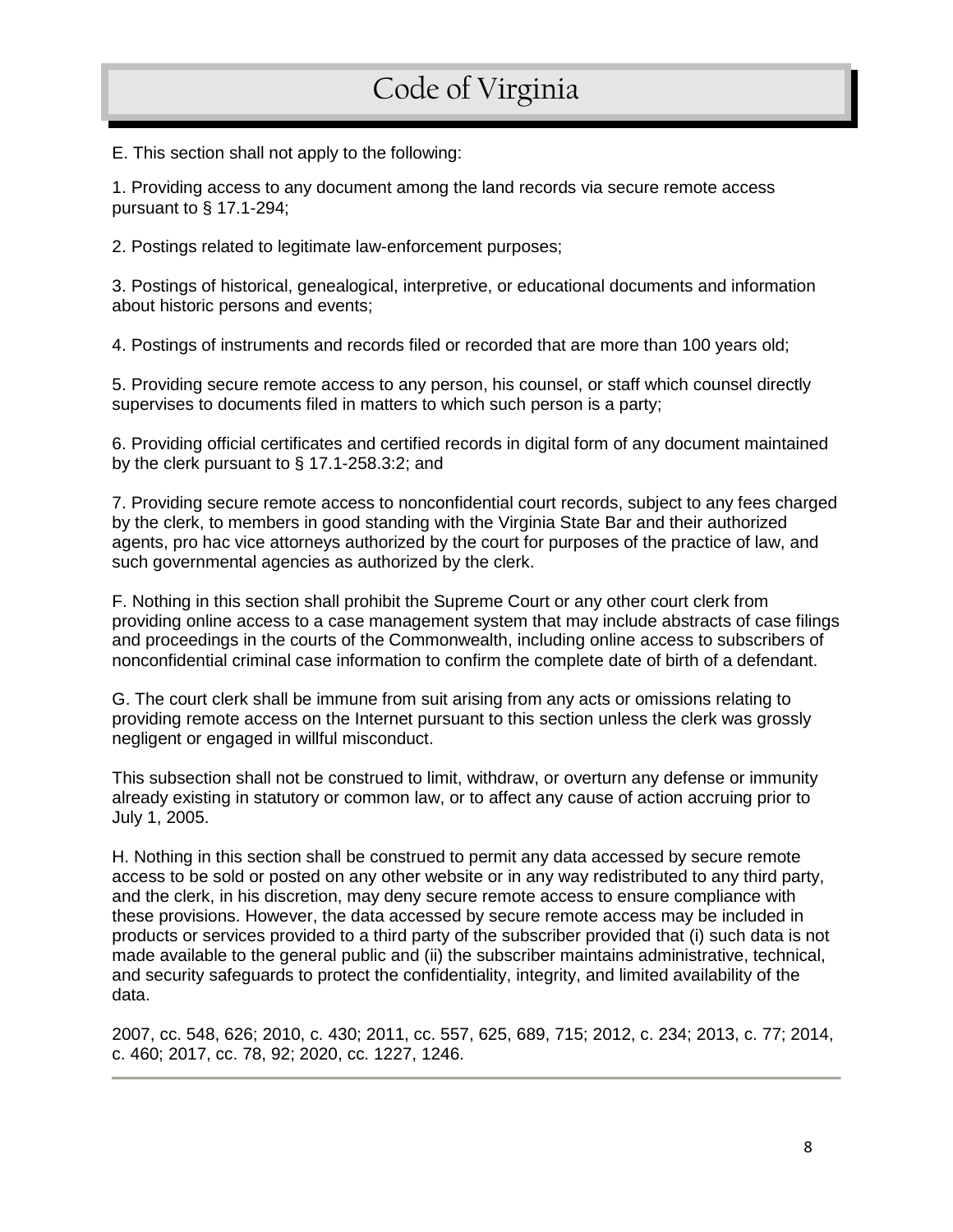§ 17.1-294. Secure remote access to land records.

A. No circuit court clerk shall provide secure remote access to any land record that does not comply with the provisions of this section and the secure remote access standards developed by the Virginia Information Technologies Agency in consultation with the circuit court clerks, the Executive Secretary of the Supreme Court, the Compensation Board, and users of land and other court records.

B. 1. Beginning July 1, 2012, any land record made available to subscribers via secure remote access may contain only the last four digits of the social security number of any party. Nothing in this subsection shall be construed to require the clerk to reinsert the last four digits of a social security number on any land record where the redaction of the entire social security number has been completed prior to July 1, 2012.

2. However, the original land record maintained by the clerk may contain a social security number if otherwise provided by law, but that original record shall not be made available via secure remote access unless it complies with this section.

3. Except in cases where the original record is required by law to contain a social security number, the attorney or party who prepares or submits the land record for recordation has the responsibility for ensuring that the social security number has been removed from the writing prior to the instrument's being submitted for recordation.

C. Nothing in this section shall be construed to prohibit access to any original document as provided by law.

D. Nothing in this section shall be construed to permit any data accessed by secure remote access to be sold or posted on any other website or in any way redistributed to any third party, and the clerk, in his discretion, may deny secure remote access to ensure compliance with these provisions. However, the data accessed by secure remote access may be included in products or services provided to a third party of the subscriber provided that (i) such data is not made available to the general public and (ii) the subscriber maintains administrative, technical, and security safeguards to protect the confidentiality, integrity, and limited availability of the data.

E. The clerk of the circuit court of any jurisdiction shall be immune from suit arising from any acts or omissions relating to providing secure remote access to land records pursuant to this section unless the clerk was grossly negligent or engaged in willful misconduct.

(2007, cc. [548,](http://leg1.state.va.us/cgi-bin/legp504.exe?071+ful+CHAP0548) [626;](http://leg1.state.va.us/cgi-bin/legp504.exe?071+ful+CHAP0626) 2009, c. [312;](http://leg1.state.va.us/cgi-bin/legp504.exe?091+ful+CHAP0312) 2011, c. [715;](http://leg1.state.va.us/cgi-bin/legp504.exe?111+ful+CHAP0715) 2012, c. [234.](http://leg1.state.va.us/cgi-bin/legp504.exe?121+ful+CHAP0234))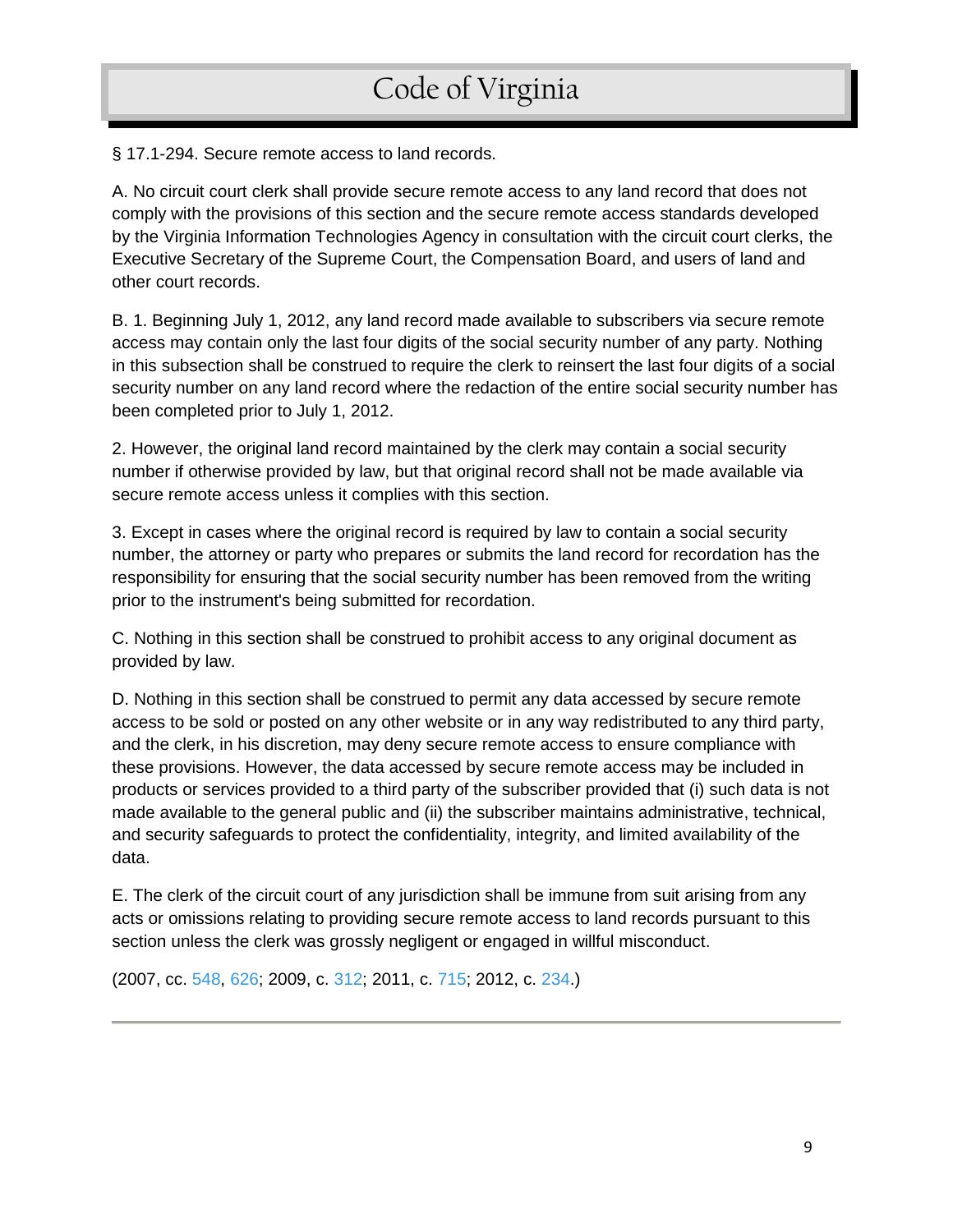#### § 17.1-295. (Effective October 1, 2019) Definitions.

As used in this title:

"Confidential court records" means any civil or criminal record maintained by a clerk of the circuit court designated by this Code as confidential or any such record sealed pursuant to court order.

"Electronic filing of court records" means the networks or systems maintained by a clerk of the circuit court, or the clerk's designated application service providers, for the submittal of instruments for electronic filing of court records in accordance with this title, the Rules of the Supreme Court of Virginia, and the secure remote access standards developed by the Virginia Information Technologies Agency.

"Electronic recording of land records" means the networks or systems maintained by a clerk of the circuit court, or the clerk's designated application service providers, for the submittal of instruments for electronic filing of land records in accordance with the provisions of Article 3 (§ [55.1-346](https://law.lis.virginia.gov/vacode/55.1-346/) et seq.) of Chapter 3 of Title 55.1 regarding the satisfaction of mortgages, the Uniform Real Property Electronic Recording Act (§ [55.1-661](https://law.lis.virginia.gov/vacode/55.1-661/) et seq.), and the provisions of this title.

"Operational expenses" means expenses of the clerk of court used to maintain the clerk's office and includes, but is not limited to, (i) computer support, maintenance, enhancements, upgrades, and replacements and office automation and information technology equipment, including software and conversion services; (ii) preserving, maintaining, and enhancing court records, including, but not limited to, the costs of repairs, maintenance, consulting services, service contracts, redaction of social security numbers from certain records, and system replacements or upgrades; and (iii) improving public access to records maintained by the clerk, including locating technology in an offsite facility for such purposes or for implementation of a disaster recovery plan.

"Public access" means that the clerk of the circuit court has made available to subscribers that are other than governmental agencies, secure remote access to records maintained by the clerk in accordance with § [17.1-294.](https://law.lis.virginia.gov/vacode/17.1-294/)

"Secure remote access to court records" means public access by electronic means on a network or system to court records maintained by the clerk of the circuit court or the clerk's designated application service providers, in compliance with this title, the Rules of the Supreme Court of Virginia, and the secure remote access standards developed by the Virginia Information Technologies Agency.

"Secure remote access to land records" means public access by electronic means on a network or system to land records maintained by the clerk of the circuit court or the clerk's designated application service providers, in compliance with the Secure Remote Access Standards developed by the Virginia Information Technologies Agency.

"Subscriber" means any person who has entered into a subscriber agreement with the clerk of the circuit court authorizing the subscriber to have secure remote access to land records or secure remote access to court records maintained by the clerk or the clerk's designated application service providers. If the subscriber is an entity with more than one person who will use the network or system to access land records maintained by the clerk, or the clerk's designated application service providers, each individual user shall execute a subscriber agreement and obtain a separate "user id" and "password" from the clerk. The subscriber is